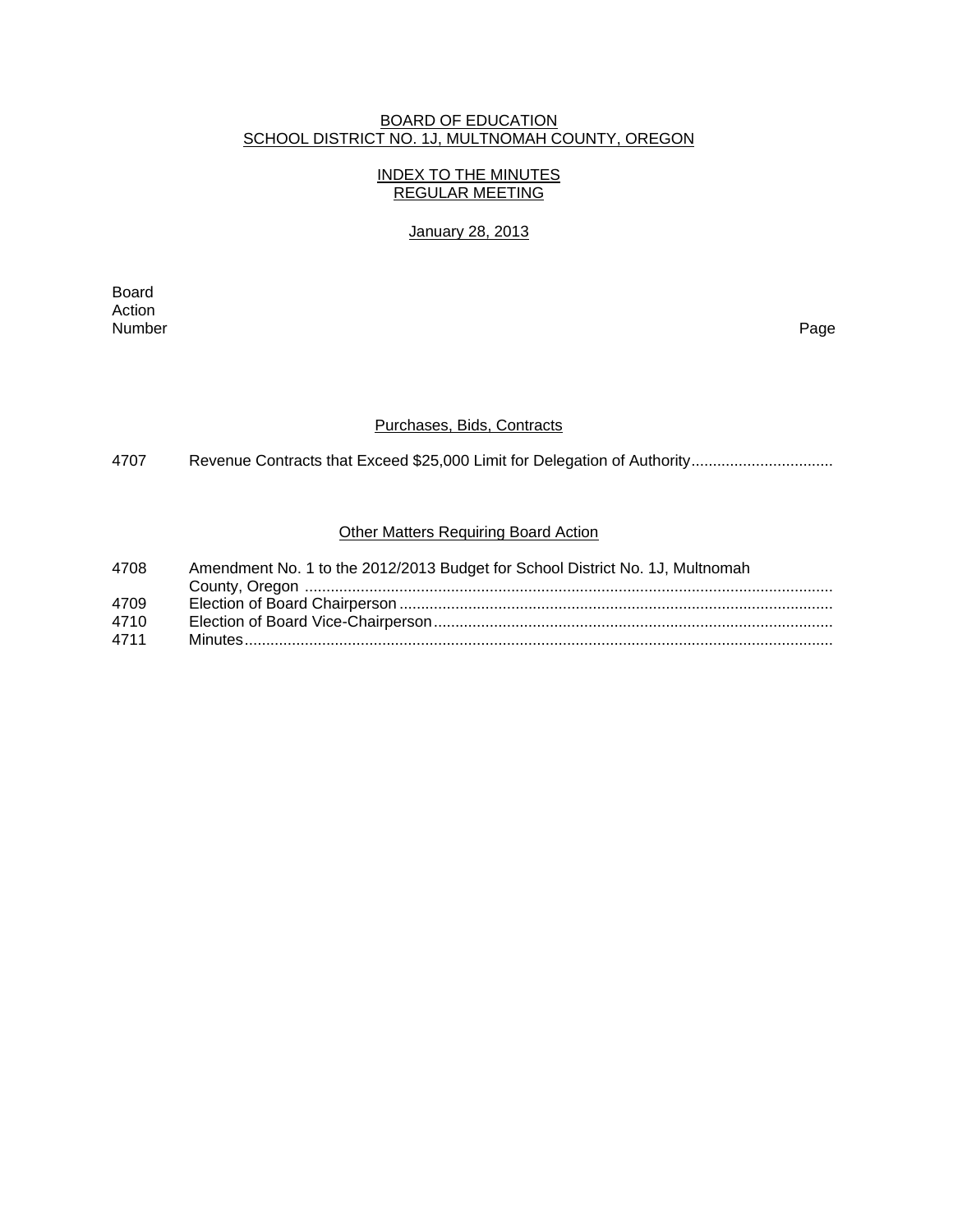#### OFFICE OF THE BOARD OF EDUCATION SCHOOL DISTRICT NO. 1J, MULTNOMAH COUNTY, OREGON BLANCHARD EDUCATION SERVICE CENTER PORTLAND, OREGON

The Regular Meeting of the Board of Education came to order at 6:00pm at the call of Co-Chair Martin Gonzalez in the Board Auditorium of the Blanchard Education Service Center, 501 N. Dixon St, Portland, Oregon.

There were present: Pam Knowles

Ruth Adkins Bobbie Regan - *absent* Trudy Sargent - *absent* Martin Gonzalez, Co-Chair Matt Morton - Greg Belisle, Co-Chair

Alexia Garcia, Student Representative

Staff

 Carole Smith, Superintendent Caren Huson-Quiniones, Board Senior Specialist

#### **SUPERINTENDENT'S REPORT**

Superintendent Smith reported that on January  $7<sup>th</sup>$ , Marysville students returned to their newly renovated school; the grand opening ceremony would occur on January 17<sup>th</sup>. The Rose City Park neighborhood had graciously welcomed the Marysville community to their school and grieved when they left.

Susan Foxman and Jennifer Kelley provided a presentation on Vestal's 400 students enjoying a live conversation with the International Space Station. Only 24 schools nationwide were part of the event.

Superintendent Smith announced that Willamette University and Pacific University have joined others to offer full tuition scholarship for eligible Jefferson Middle College students. Benson High School has established a partnership with the Oregon Institute of Technology.

Superintendent Smith acknowledged Patrick Wolfe, Health and Safety Senior Manager, who was the recipient of the Safety and Health Professional Award as part of Oregon Governor's OSHA Conference.

Superintendent Smith announced that January was School Board Appreciation Month and presented a small token to Board Members for the work they do.

#### **STUDENT TESTIMONY**

Halley Hagar introduced three students who were representing Lines for Life. They are participating in efforts against bullying and new laws being put in place. All students spoke of their bullying experience. Oregon has updated laws on bullying and an action plan could be created at each school. They asked the Board to discuss the bullying issue with the schools.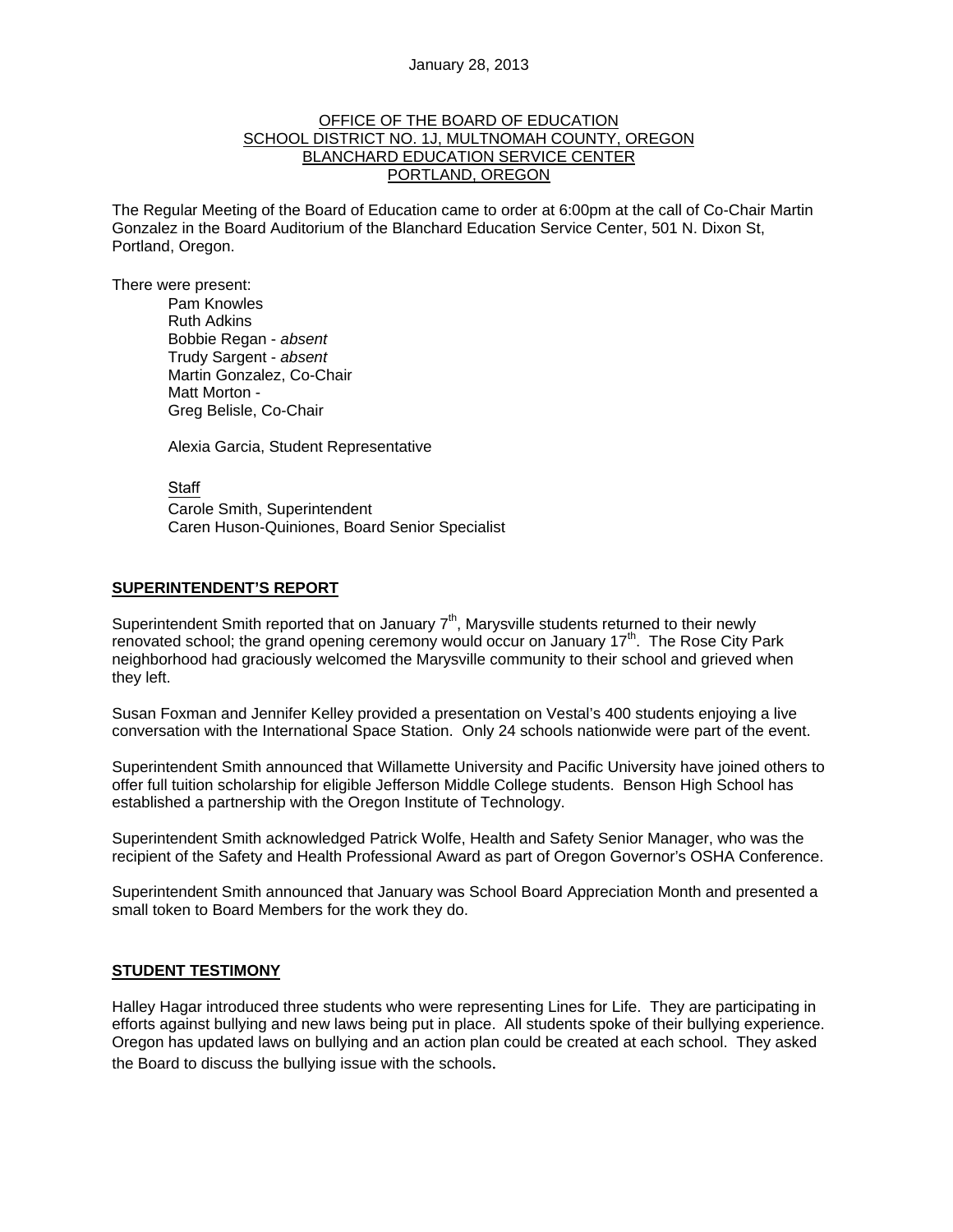# **STUDENT REPRESENTATIVE'S REPORT**

Student Representative Garcia read her report into the record. Her report focused on: an apology to the Portland Association of Teachers as she felt the Board's op-ed was an attack on them; the Student Feedback Form; an Opt Out Campaign for the OAKS testing; and, students will be going with the Teacher's Union to campaign for school funding in Salem.

## **PUBLIC COMMENT**

Melissa Frantz stated that the Jefferson Enrollment Balancing process has not provided sufficient data on the two options and that Special Education data has not been presented to parents. Closing schools and moving bodies around will not help; you will further disenfranchise the cluster. A comprehensive middle school in the Jefferson cluster would be a good start. The Board now has the opportunity to correct the wrong that was done on the cluster.

Kerri Melda presented a written survey that parents had performed in the cluster.

Aaron Smirl commented that the community needed more and sufficient information on the options. They would like to see the financial breakdowns of the two options. PPS states that they are having a budget shortfall; the parents want PPS to prove it to them. Show the public the money that will be saved for closing schools and how the money will be used for more robust programming. What will the programming look like at a middle school? The money follows the student, but it appears that an unequal amount follows the students. Vernon received the lowest amount per student while King received more money per student.

Joshua Curtis stated that PPS fails to listen to the concerns of the people in the Jefferson cluster. What is the vision we want for our schools in the city of Portland? There has been no community engagement on that topic. He asked the Board to imagine what we could do if we all worked together.

John Hirsch stated that he supports the aggressive goals that will be presented by the Achievement Compact Committee. The Board needs new ways to gather public and private resources to achieve the goals. PPS needs new ways of thinking. Staff and the Board need to change. A new leadership model needs to be developed.

Andrew Roe commented that Ockley Green has been in the eye of the storm for the last few months. For more than 10 years they have been told that it's the numbers in the plan. But the numbers have not included educational equity. Priority and focus schools are bearing the brunt of the upheaval. Let's make a plan together.

## **FIRST READING: UNINSURED/UNDERINSURED MOTORIST INSURANCE COVERAGE AND PERSONAL INJURY PROTECTION COVERAGE POLICY**

Neil Sullivan, Chief Financial Officer, reported that tonight was the first reading of the Uninsured/Underinsured Motorist Insurance Coverage and Personal Injury Protection Coverage Policy. After being made public for comment for 21 days, the Board will vote on the proposed policy on February 25, 2013.

# **CAPITAL BOND OVERVIEW: PROJECT TEAMS**

CJ Sylvester, Chief Operations Officer, reported that tonight would be the first in a series of five program overviews. Regular monthly bond update reports to the Board would begin in April.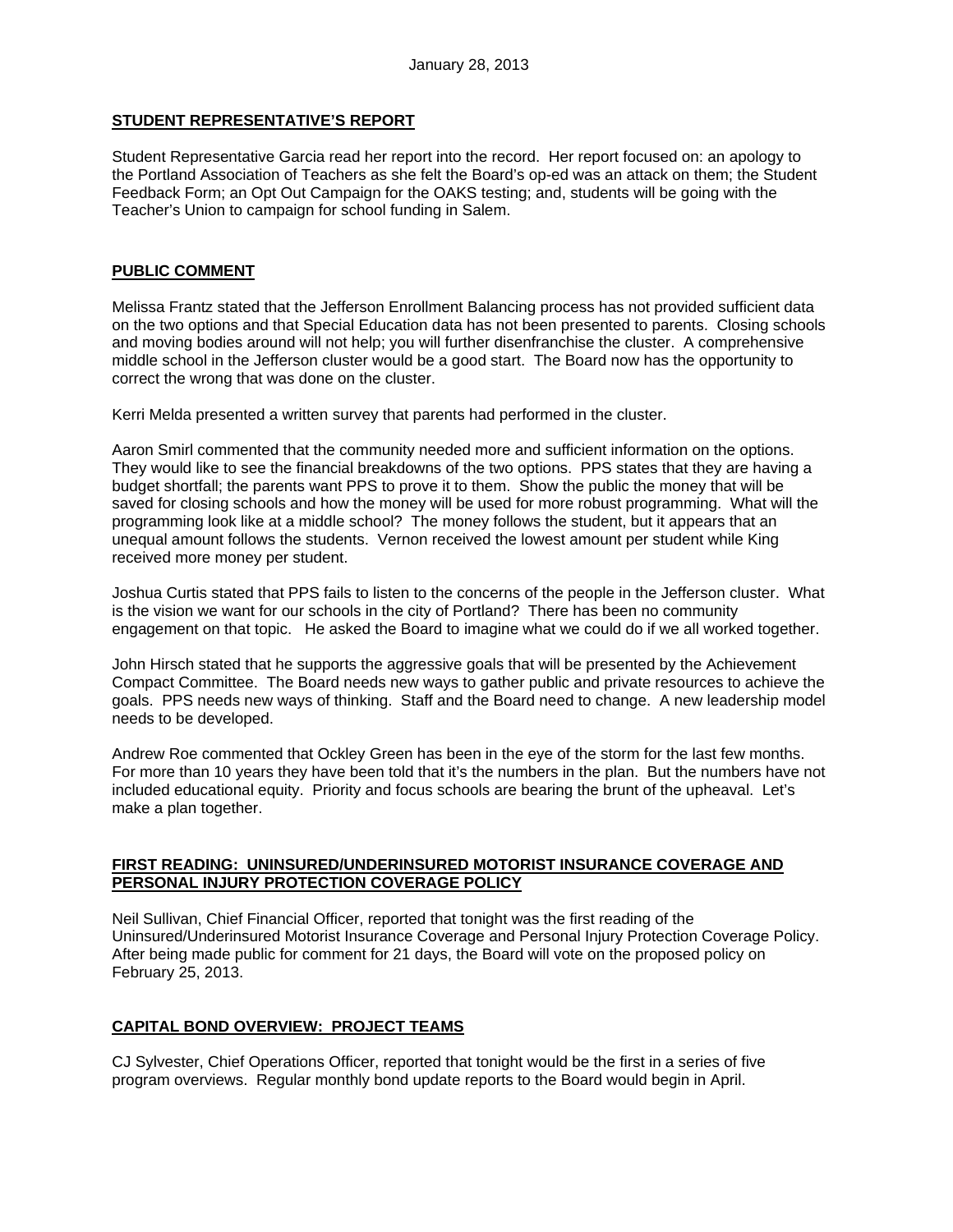Jim Owens, Office of School Modernization Executive Director, provided a PowerPoint presentation. The Capital Bond Project Teams will be responsible for organizing and executing each project through the complete project lifecycle: planning, design, bid, construction and post occupancy. It will take 20 fte to support the Capital Bond work. Director Adkins asked if the 20 fte would be paid through the bond. Mr. Owens responded yes. Director Adkins questioned how the public would learn what was happening with the educational specs. Ms. Sylvester responded that 100 individuals and organizations have been identified that would be interested in participating on the committee. Staff is trying to see if they can dovetail that list and get to a more reasonable number. There will be a lot of communication about public involvement.

## **ACHIEVEMENT COMPACT REPORT**

Liz Casson-Taylor, Beaumont Principal, stated that this would be the first report from the Achievement Compact Committee. All K-12 Oregon school districts must enter into annual achievement compacts with the OEIB. Compacts are intended to focus funding and strategies at the state and local level on the achievement of our statewide education goals. Jason Trombley, representing the Coalition of Communities of Color provided an overview of the membership of the Committee. Michael Bauer spoke on the committee charges: the implementation plan, including attainable goals aligned to available resources and student progress measures in the compact; present recommendations in a report to the school board no later than February  $1<sup>st</sup>$  of each year; and, spending time identifying a preliminary methodology for setting targets. Amanda Whalen, Advisor to the Superintendent, stated that the final committee report will be to the Board before June  $30<sup>th</sup>$  for a vote.

Student Representative Garcia asked how much the committee was costing in district staff time. Ms. Whalen responded that she did not know.

Director Adkins stated that she appreciates the goals but the state is not funding us appropriately for this.

Co-Chair Belisle commented that he would like to know the strategies as the Board approaches their budget discussions.

## **2012-2013 BUDGET AMENDMENT**

Co-Chair Gonzalez placed the Board into recess from its Regular Meeting and opened the public hearing on the proposed 2012-13 budget amendment. No comments were received.

David Wynde, Deputy Chief financial Officer, had previously presented the amendment to the Board on January  $22<sup>nd</sup>$ . The budget amendment will true-up details in the 2012-13 budget.

Co-Chair Gonzalez reconvened the Board back into its Regular Session. At 8:04pm, the Board took a five minute break.

#### **JEFFERSON PK-8 ENROLLMENT BALANCING DISCUSSION**

Superintendent Smith reported that since the last Board meeting, staff continued listening sessions in the community. Antonio Lopez, Regional Administrator, stated that the constant themes that staff have heard include: structure is not the most important topic; do not close any more schools; concern over students during multiple shifts due to frequent structural/programmatic changes; survey responses show mixed feedback on structure; desire for more specifics so that families can better evaluate options; concern that options were not derived from community supported long-term vision; skepticism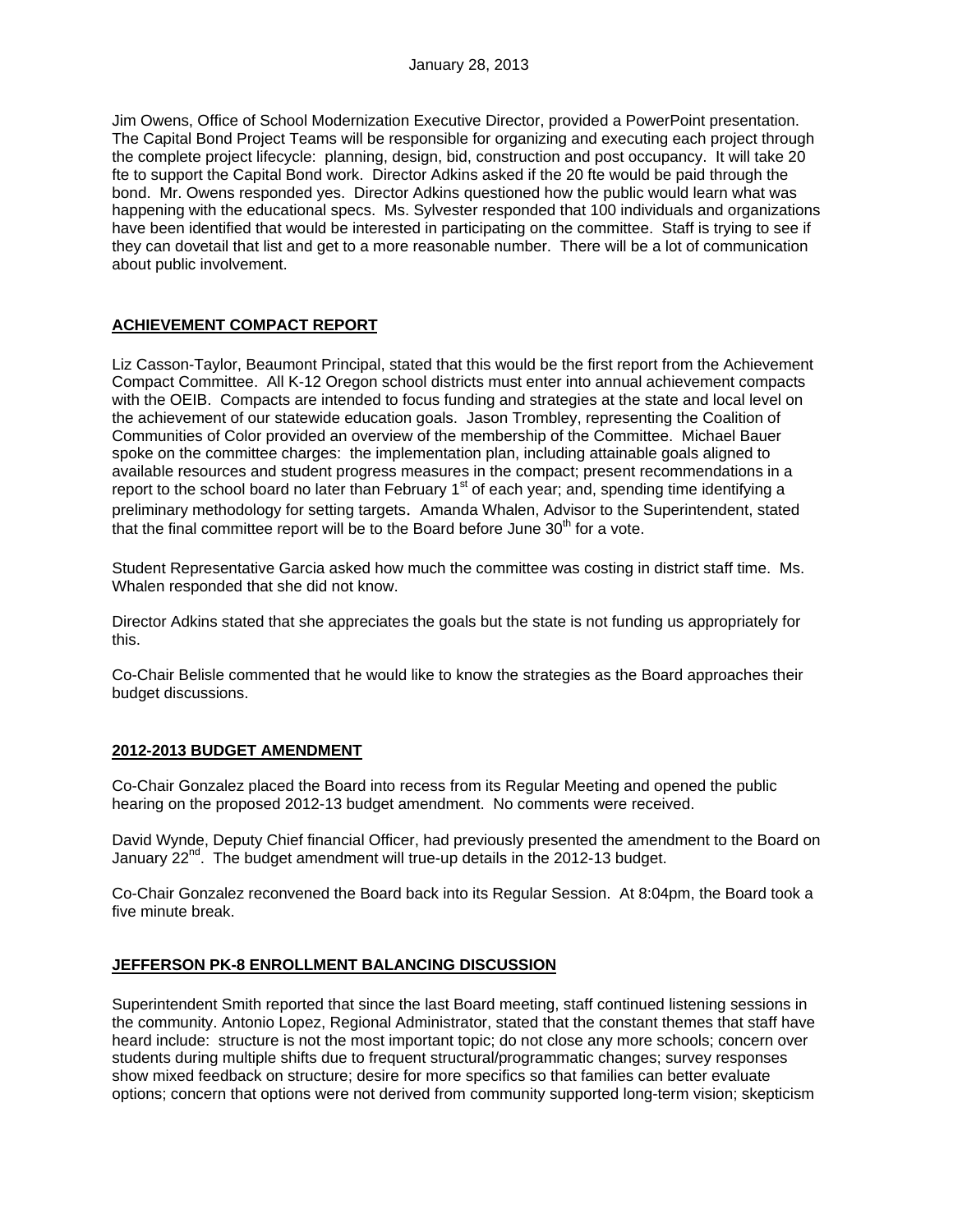over whether PPS will staff and resource a new school structure well; and, creating additional resistance to change. There is uncertainty about the benefits of a shared campus and questions about the benefit of co-locating King and ACCESS.

Neely Wells of the Superintendent's Advisory Committee on Enrollment and Transfer (SACET), stated that SACET saw a possibility at this moment for all schools in the District to have an enrollment balancing mechanism. SACET cares deeply about the Jefferson enrollment balancing process. SACET believes that there is now more emphasis on neighborhood schools and how race relates to student success at PPS and recommends looking at each policy to evaluate its efficacy in terms of equity and excellence. SACET is poised to look at the policies and now is the time to begin that work. Scott Bailey reported that catchment areas should have been addressed first. We need to look at a whole District rebalancing. It should be done all in one process. We need the same rules for everybody. Many transfers are related to poor leadership in a school and that is a core issue that really needs to be dealt with and hasn't been touched in 13 years. Serving on SACET has been a privilege and it's a group of committed critical thinkers looking at the entire system.

Harriet Adair, Pre-K Director, stated that if we paused the process that Chief Joseph would need kindergarten transfer limits and 1-2 modular classrooms. Faubion would also need 1-2 modular classrooms for next year. If ACCESS is not moved, 1-2 modular classroom would be needed at Sabin next year. In addition, if you paused now, supplemental fte would need to be made available to those schools. Sue Ann Higgens, Chief Academic Officer, clarified the staffing ratio for schools.

Director Adkins requested a written copy of SACET's report and added that PPS needs to provide details so that the community can understand. In addition, Ockley Green and middle schools were not getting what they need. Her hope was that the Superintendent would come up with a limited short-term solution combined with a longer-term plan that is holistic.

Director Morton stated that he would like to see an equity impact assessment for any options presented. We have to be clear on intent and be obligated to the racial equity policy and not doing further harm to populations that are already struggling.

Director Knowles thanked all of the people in the community who have attended the listening sessions. This was a jigsaw puzzle with a lot of pieces. She was concerned about a short-term fix and then another long-term fix. That is just continual change for the Jefferson cluster. She was a proponent of the K-8 model as opposed to the middle school model.

Student Representative Garcia commented that we should not close any schools at this time. We need to do a better job of marketing our neighborhood schools. We need to rebuild the Jefferson community. There are other schools around the District that could possibly be closed.

Co-Chair Gonzalez stated that sometimes we try to change a structure and not deal with the issue of personnel. Some schools are working as a unit with their community; the options proposed could break that up. One other issue raised by the community is resources/money. There has not been a good assessment performed on what the result will be economically. There is some serious hesitation to move forward without knowing the potential impact of the items identified. Historically, the Jefferson cluster has been highly impacted. There is a question before us in terms of using the racial equity lens. There is also a need to address personnel issues in the Jefferson cluster.

Director Morton questioned if there was another option of modest adjustment and could the Board get an idea of how that would look 3-5 years out. This would be an entirely different option. Should we make our decisions on the catchment of the cluster?

## **ADJOURN**

Co-Chair Gonzalez adjourned the meeting at 9:44pm.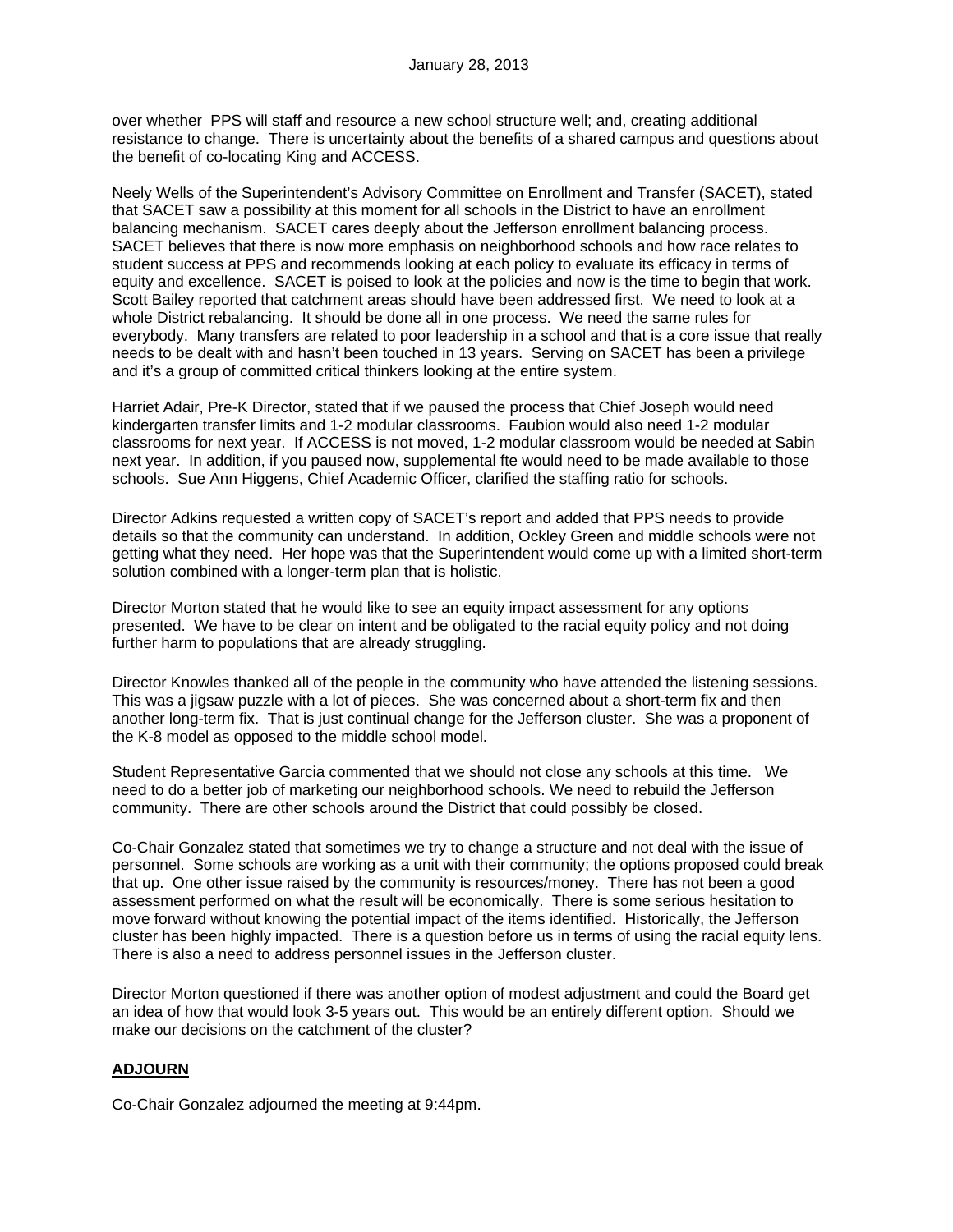# Purchases, Bids, Contracts

The Superintendent RECOMMENDED adoption of the following item:

# Number 4707

Director Knowles moved and Director Adkins seconded the motion to adopt Resolution 4707. The motion was put to a voice vote and passed unanimously (vote: 5-yes, 0-no; with Directors Regan and Sargent absent and Student Representative Garcia voting yes, unofficial).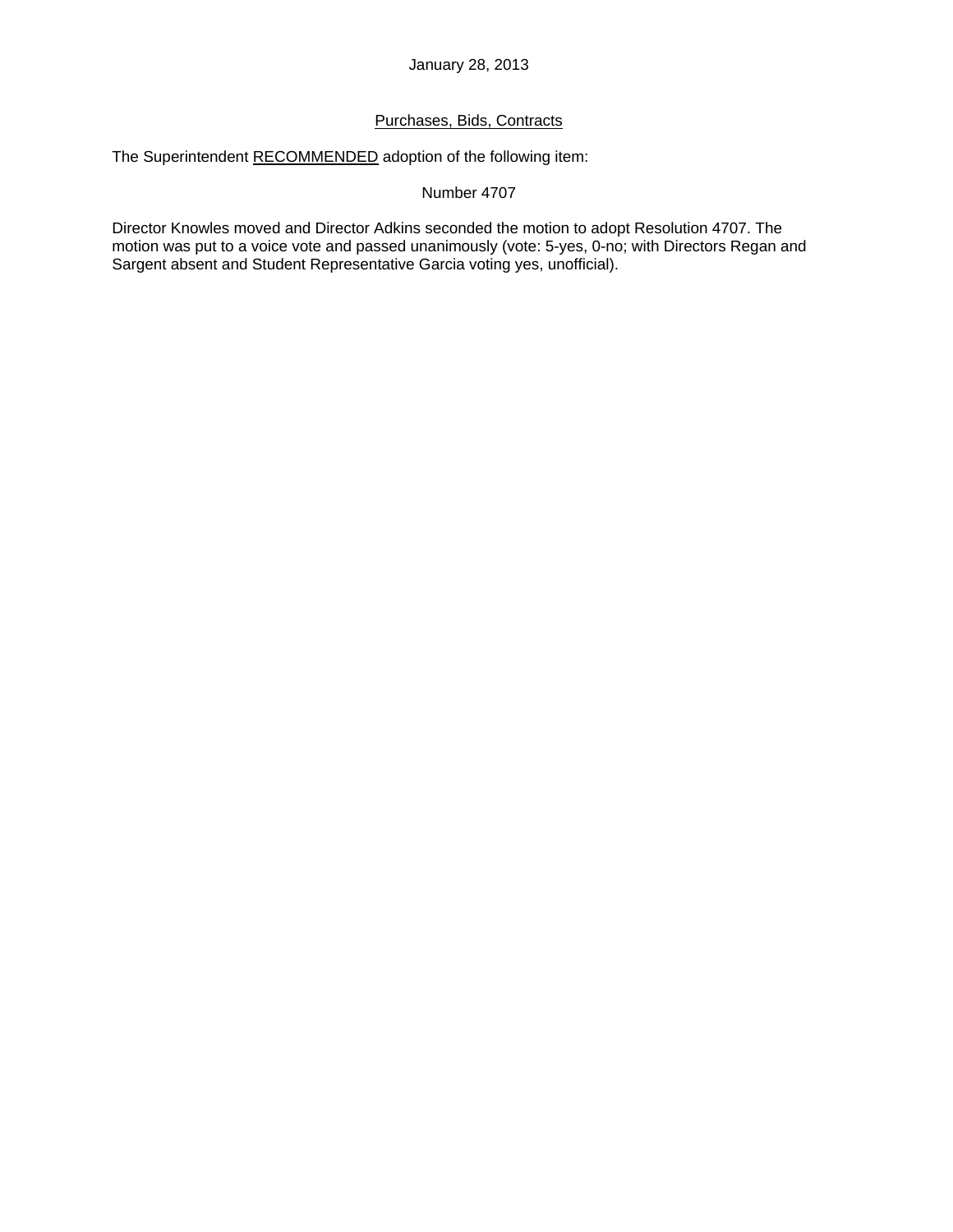## **RESOLUTION No. 4707**

### Revenue Contracts that Exceed \$25,000 Limit for Delegation of Authority

## **RECITAL**

Portland Public Schools ("District") Public Contracting Rules PPS-45-0200 ("Authority to Approve District Contracts; Delegation of Authority to Superintendent") requires the Board of Education ("Board") to enter into and approve all contracts, except as otherwise expressly authorized. Contracts exceeding \$25,000 per contractor are listed below.

### **RESOLUTION**

The Superintendent recommends that the Board approve these contracts. The Board accepts this recommendation and by this resolution authorizes the Deputy Clerk to enter into agreements in a form approved by General Counsel for the District.

## **NEW CONTRACTS**

#### No New Contracts

# **NEW INTERGOVERNMENTAL AGREEMENTS / REVENUE ("IGA/Rs")**

| <b>Contractor</b>                                                 | <b>Contract Term</b>            | <b>Contract Type</b> | <b>Description of Services</b>                                                                                                           | Contract<br>Amount | Responsible<br>Administrator,<br><b>Funding Source</b>   |
|-------------------------------------------------------------------|---------------------------------|----------------------|------------------------------------------------------------------------------------------------------------------------------------------|--------------------|----------------------------------------------------------|
| Northwest Regional<br><b>Education Service</b><br><b>District</b> | 07/01/12<br>through<br>06/30/13 | IGA/R 59605          | Columbia Regional Program<br>will provide classroom services<br>for regionally eligible blind /<br>visually impaired NWRESD<br>students. | \$40,000           | H. Adair<br><b>Fund 205</b><br>Dept. 9999<br>Grant G1262 |

# **AMENDMENTS TO EXISTING CONTRACTS**

No Amendments to Existing Contracts

## **LIMITED SCOPE REAL PROPERTY AGREEMENTS and AMENDMENTS**

No Limited Scope Real Property Agreements or Amendments

*N. Sullivan*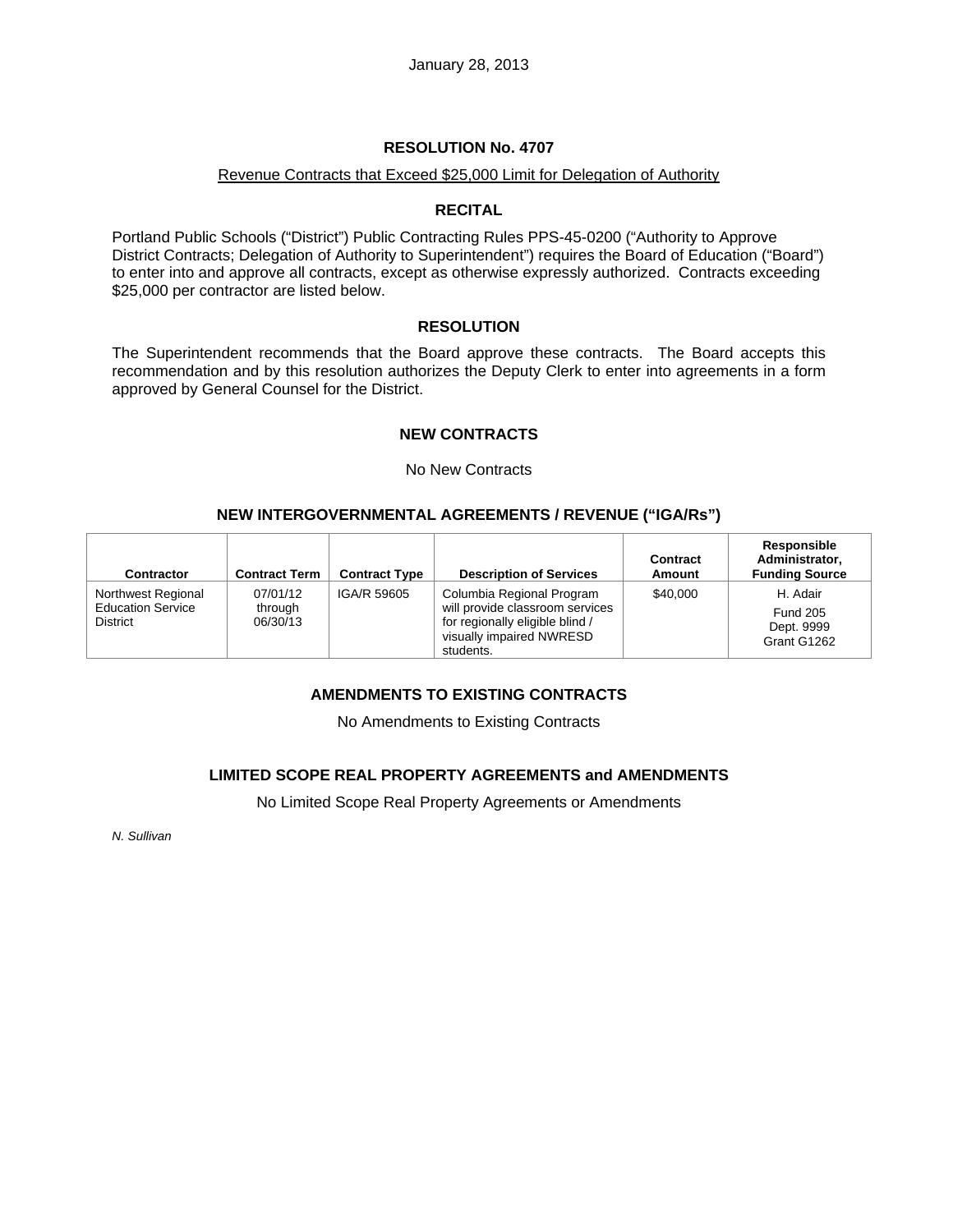#### January 28, 2013

## Other Matters Requiring Board Action

The Superintendent RECOMMENDED adoption of the following items:

Numbers 4708 through 4711

During the Committee of the Whole, Director Morton moved and Director Belisle seconded the motion to adopt Resolution 4708. The motion was put to a voice vote and passed unanimously (vote: 5-yes, 0 no, with Directors Regan and Sargent absent and Student Representative Garcia voting yes, unofficial).

During the Committee of the Whole, Director Knowles moved and Director Adkins seconded the motion to adopt Resolution 4709. The motion was put to a voice vote and passed unanimously (vote: 4-yes, 0 no, 1-abstain [Belisle] with Directors Regan and Sargent absent and Student Representative Garcia voting yes, unofficial).

During the Committee of the Whole, Director Belisle moved and Director Morton seconded the motion to adopt Resolution 4710. The motion was put to a voice vote and passed unanimously (vote: 4-yes, 0 no, 1-abstain [Gonzalez], with Directors Regan and Sargent absent and Student Representative Garcia voting yes, unofficial).

Director Knowles moved and Director Adkins seconded the motion to adopt Resolution 4711. The motion was put to a voice vote and passed unanimously (vote: 5-yes, 0-no; with Directors Regan and Sargent absent and Student Representative Garcia voting yes, unofficial).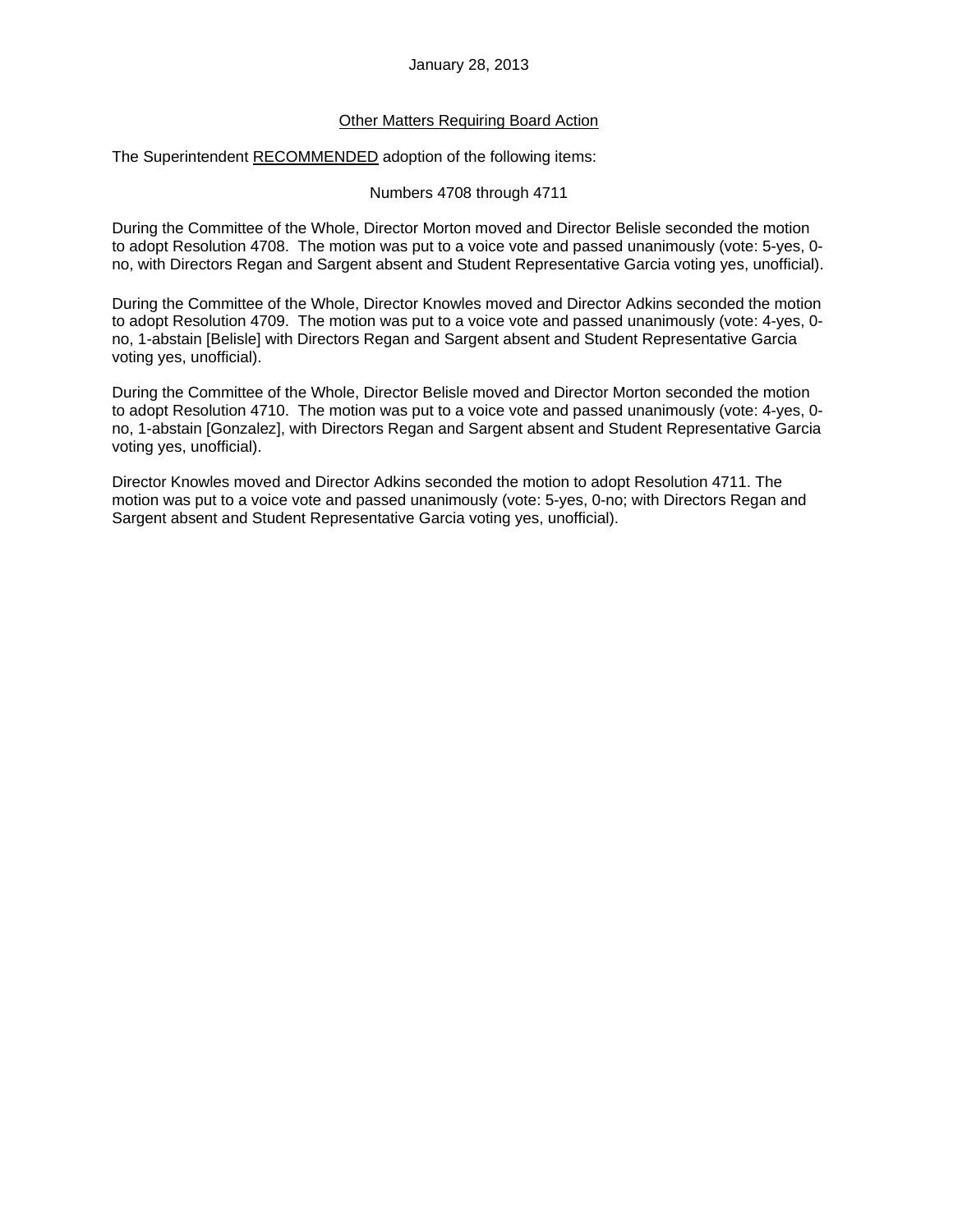### **RESOLUTION No. 4708**

## Amendment No. 1 to the 2012/13 Budget for School District No. 1J, Multnomah County, Oregon

## **RECITALS**

- A. On June 25, 2012 the Board, by way of Resolution No. 4619, voted to adopt an annual budget for the Fiscal Year 2012/13 as required under Local Budget Law.
- B. Board Policy 8.10.030-AD, "Budget Reallocations Post Budget Adoption," establishes the guidelines to ensure consistent and detailed communication on fiscal issues between the Superintendent and the Board of Education ("Board").
- C. Oregon Local Budget Law, ORS 294.471, allows budget changes after adoption under prescribed guidelines.
- D. This Amendment No. 1 will revise the FY 2012/13 Adopted Budget under ORS 294.471 guidelines, which states the budget may be amended at a regular meeting of the governing body.
- E. Amendment No. 1 adjusts Beginning Fund Balances to match the FY 2011/12 actual Ending Fund Balances as reflected in the Comprehensive Annual Financial Report (CAFR) for that fiscal year, adjusts program allocations for funds to more accurately reflect intended expenditures, and rebalances all funds as needed.
- F. The change in expenditures in three funds (Fund 405 School Modernization; Fund 407 IT Systems Project Fund; Fund 435 – Energy Efficient Schools Fund) will be changed by more than 10% under this amendment. Local budget law requires a public hearing on these changes. A public hearing occurred prior to Board action.

#### **RESOLUTION**

Having held a public hearing on this amendment as required under local budget law, the Board hereby amends budgeted revenues and expenditure appropriation levels as summarized by Fund and Appropriation Level in Attachment A for the fiscal year beginning July 1, 2012.

*D. Wynde / N. Sullivan*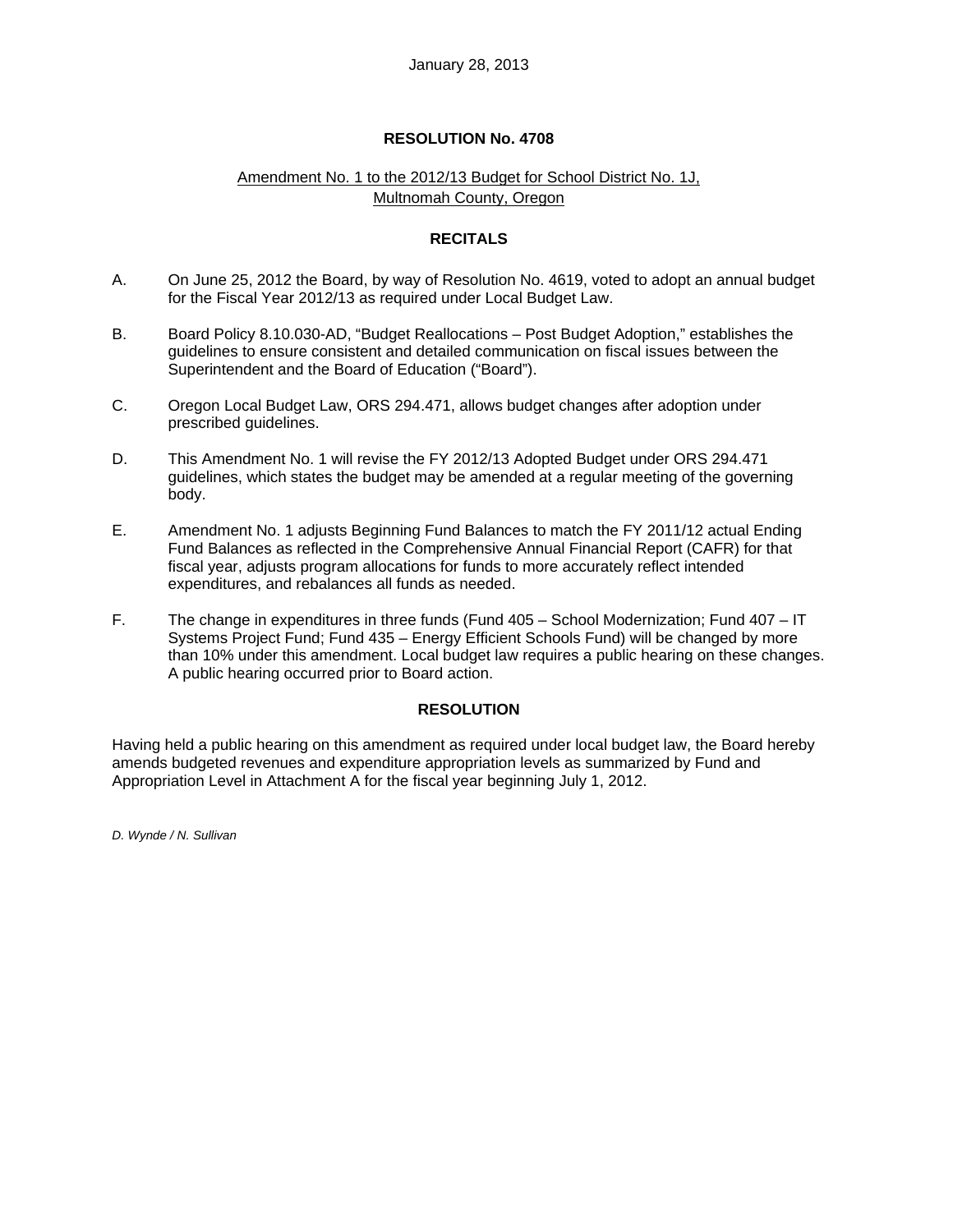# **ATTACHMENT "A"**

| Fund 101 - General Fund               | Adopted<br><b>Budget</b> | Change<br>Amount         | Amendment<br>#1 |
|---------------------------------------|--------------------------|--------------------------|-----------------|
| Resources                             |                          |                          |                 |
| Beginning Fund Balance                | 26,657,817               | 4,266,874                | 30,924,691      |
| <b>Local Sources</b>                  | 265,494,250              | (1,910,999)              | 263,583,251     |
| Intermediate Sources                  | 13,080,000               |                          | 13,080,000      |
| <b>State Sources</b>                  | 156,532,000              | ÷,                       | 156,532,000     |
| <b>Federal Sources</b>                | 500,000                  | $\overline{\phantom{0}}$ | 500,000         |
| <b>Other Sources</b>                  | 2,000,000                | ۰                        | 2,000,000       |
| <b>Total</b>                          | 464,264,067              | 2,355,875                | 466,619,942     |
|                                       |                          |                          |                 |
| Requirements                          |                          |                          |                 |
| Instruction                           | 259,956,472              | (3,388,039)              | 256,568,433     |
| <b>Support Services</b>               | 174,725,913              | 2,110,718                | 176,836,631     |
| Enterprise & Community Services       | 1,523,503                | 40,000                   | 1,563,503       |
| Facilities Acquisition & Construction | 205,200                  | 6,174                    | 211,374         |
| Debt Service & Transfers Out          | 10,184,033               | 399,678                  | 10,583,711      |
| C ontingency                          | 17,668,946               | 3, 187, 344              | 20,856,290      |
| <b>Ending Fund Balance</b>            |                          |                          |                 |
| <b>T</b> otal                         | 464,264,067              | 2,355,875                | 466,619,942     |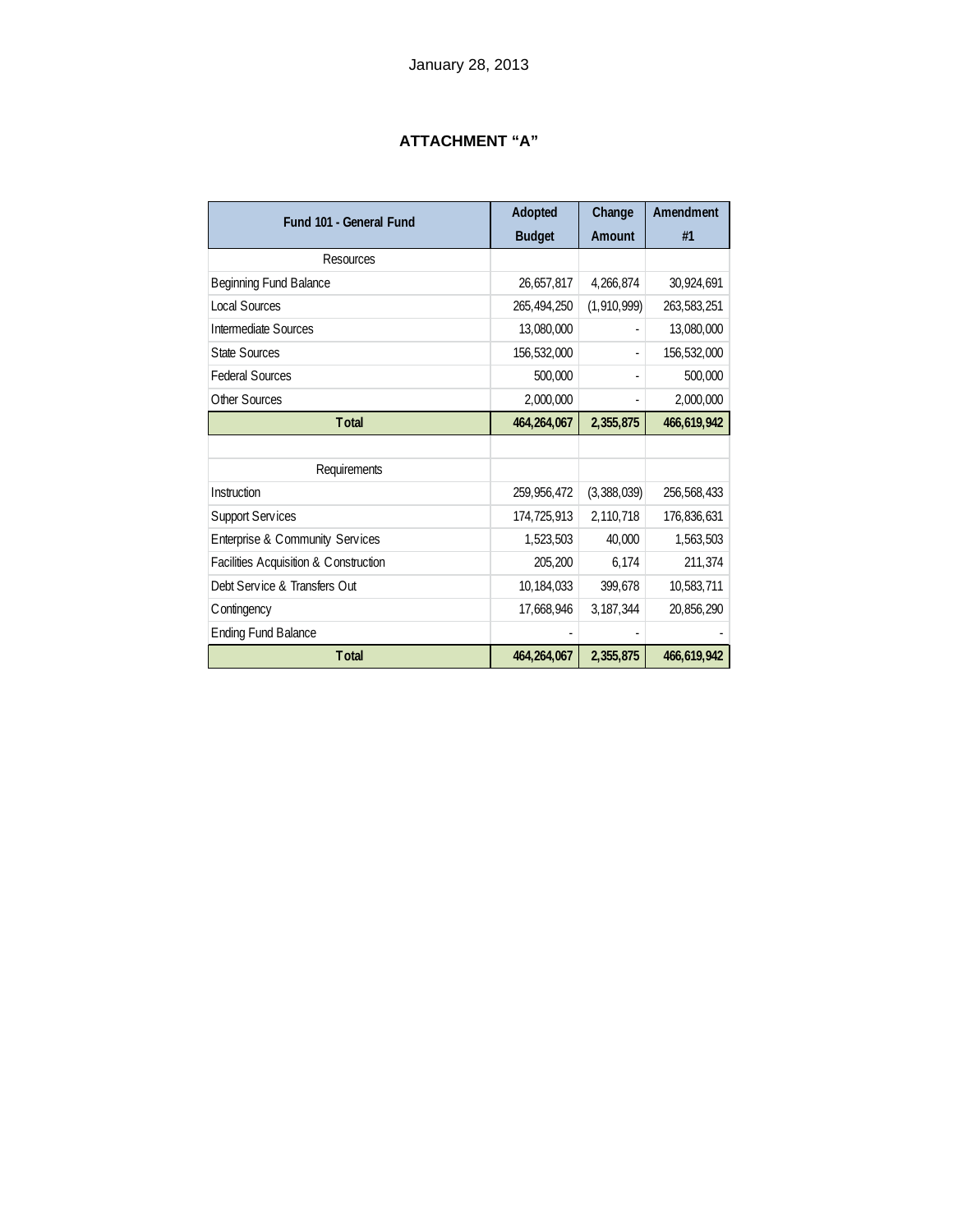| Fund 201 - Student Body Activity Fund | Adopted                  | Change  | Amendment  |
|---------------------------------------|--------------------------|---------|------------|
|                                       | <b>Budget</b>            | Amount  | #1         |
| Resources                             |                          |         |            |
| Beginning Fund Balance                | 2,960,318                | 571,612 | 3,531,930  |
| Local Sources                         | 8,818,532                |         | 8,818,532  |
| Intermediate Sources                  |                          |         |            |
| <b>State Sources</b>                  | ٠                        | ä,      |            |
| <b>Federal Sources</b>                | ٠                        |         |            |
| Other Sources                         |                          |         |            |
| <b>Total</b>                          | 11,778,850               | 571,612 | 12,350,462 |
|                                       |                          |         |            |
| Requirements                          |                          |         |            |
| Instruction                           | 8,954,082                |         | 8,954,082  |
| <b>Support Services</b>               | ٠                        |         |            |
| Enterprise & Community Services       | ٠                        |         |            |
| Facilities Acquisition & Construction | $\overline{\phantom{0}}$ |         |            |
| Debt Service & Transfers Out          |                          |         |            |
| Contingency                           |                          |         |            |
| <b>Ending Fund Balance</b>            | 2,824,768                | 571,612 | 3,396,380  |
| <b>Total</b>                          | 11,778,850               | 571,612 | 12,350,462 |

| Fund 202 - Cafeteria Fund             | Adopted       | Change    | Amendment  |
|---------------------------------------|---------------|-----------|------------|
|                                       | <b>Budget</b> | Amount    | #1         |
| Resources                             |               |           |            |
| Beginning Fund Balance                | 2,530,373     | 1,493,810 | 4,024,183  |
| Local Sources                         | 3,715,501     | (12, 400) | 3,703,101  |
| Intermediate Sources                  |               |           |            |
| <b>State Sources</b>                  | 213,844       |           | 213,844    |
| <b>Federal Sources</b>                | 12,985,533    | (45, 350) | 12,940,183 |
| Other Sources                         |               |           |            |
| <b>Total</b>                          | 19,445,251    | 1,436,060 | 20,881,311 |
|                                       |               |           |            |
| Requirements                          |               |           |            |
| Instruction                           |               |           |            |
| <b>Support Services</b>               |               |           |            |
| Enterprise & Community Services       | 18,377,793    | 1,436,060 | 19,813,853 |
| Facilities Acquisition & Construction |               |           |            |
| Debt Service & Transfers Out          | ٠             |           |            |
| C ontingency                          |               |           |            |
| <b>Ending Fund Balance</b>            | 1,067,458     | L,        | 1,067,458  |
| <b>Total</b>                          | 19,445,251    | 1,436,060 | 20,881,311 |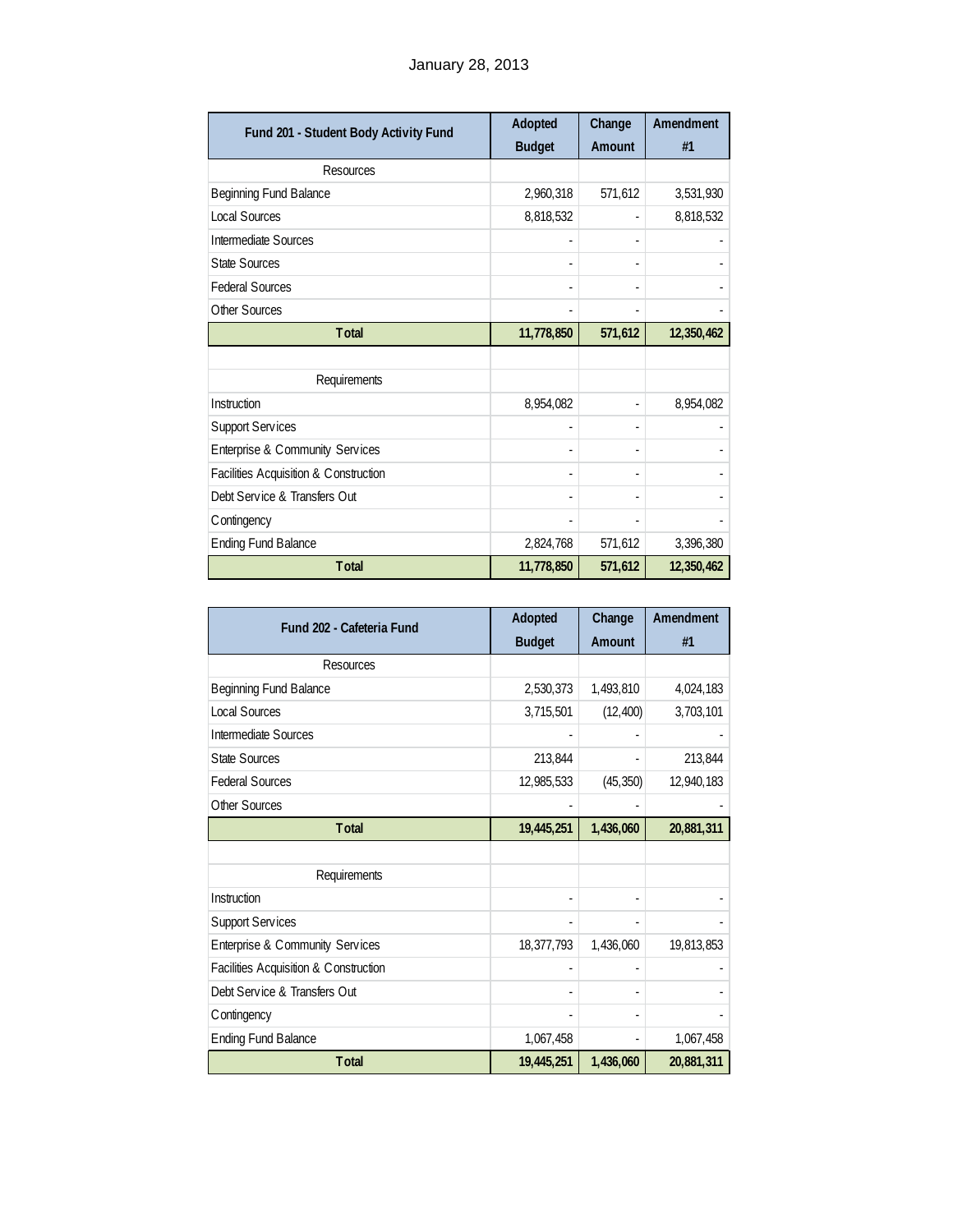| Fund 225 - PERS Rate Stabilization Reserve Fund | Adopted       | Change | Amendment  |
|-------------------------------------------------|---------------|--------|------------|
|                                                 | <b>Budget</b> | Amount | #1         |
| <b>Resources</b>                                |               |        |            |
| Beginning Fund Balance                          | 15,279,273    | (890)  | 15,278,383 |
| <b>Local Sources</b>                            | 196,337       |        | 196,337    |
| Intermediate Sources                            |               | ä,     |            |
| <b>State Sources</b>                            | ٠             | ٠      |            |
| <b>Federal Sources</b>                          | ۰             |        |            |
| Other Sources                                   |               |        |            |
| <b>Total</b>                                    | 15,475,610    | (890)  | 15,474,720 |
|                                                 |               |        |            |
| Requirements                                    |               |        |            |
| Instruction                                     | ä,            | ä,     |            |
| <b>Support Services</b>                         | ٠             |        |            |
| Enterprise & Community Services                 |               |        |            |
| Facilities Acquisition & Construction           |               |        |            |
| Debt Service & Transfers Out                    | 1,900,000     |        | 1,900,000  |
| Contingency                                     |               |        |            |
| <b>Ending Fund Balance</b>                      | 13,575,610    | (890)  | 13,574,720 |
| <b>Total</b>                                    | 15,475,610    | (890)  | 15,474,720 |

| Fund 308 - PERS UAL Debt Service Fund | Adopted<br><b>Budget</b> | Change<br>Amount | Amendment<br>#1 |
|---------------------------------------|--------------------------|------------------|-----------------|
| Resources                             |                          |                  |                 |
| Beginning Fund Balance                |                          | 5,219            | 5,219           |
| <b>Local Sources</b>                  | 35,834,326               | (5, 219)         | 35,829,107      |
| Intermediate Sources                  |                          |                  |                 |
| <b>State Sources</b>                  |                          |                  |                 |
| <b>Federal Sources</b>                |                          | ۰                |                 |
| Other Sources                         |                          |                  |                 |
| <b>Total</b>                          | 35,834,326               |                  | 35,834,326      |
|                                       |                          |                  |                 |
| Requirements                          |                          |                  |                 |
| Instruction                           |                          | ٠                |                 |
| <b>Support Services</b>               |                          |                  |                 |
| Enterprise & Community Services       |                          |                  |                 |
| Facilities Acquisition & Construction |                          | ٠                |                 |
| Debt Service & Transfers Out          | 35,834,326               | ۰                | 35,834,326      |
| Contingency                           |                          |                  |                 |
| <b>Ending Fund Balance</b>            |                          | ۰                |                 |
| <b>T</b> otal                         | 35,834,326               |                  | 35,834,326      |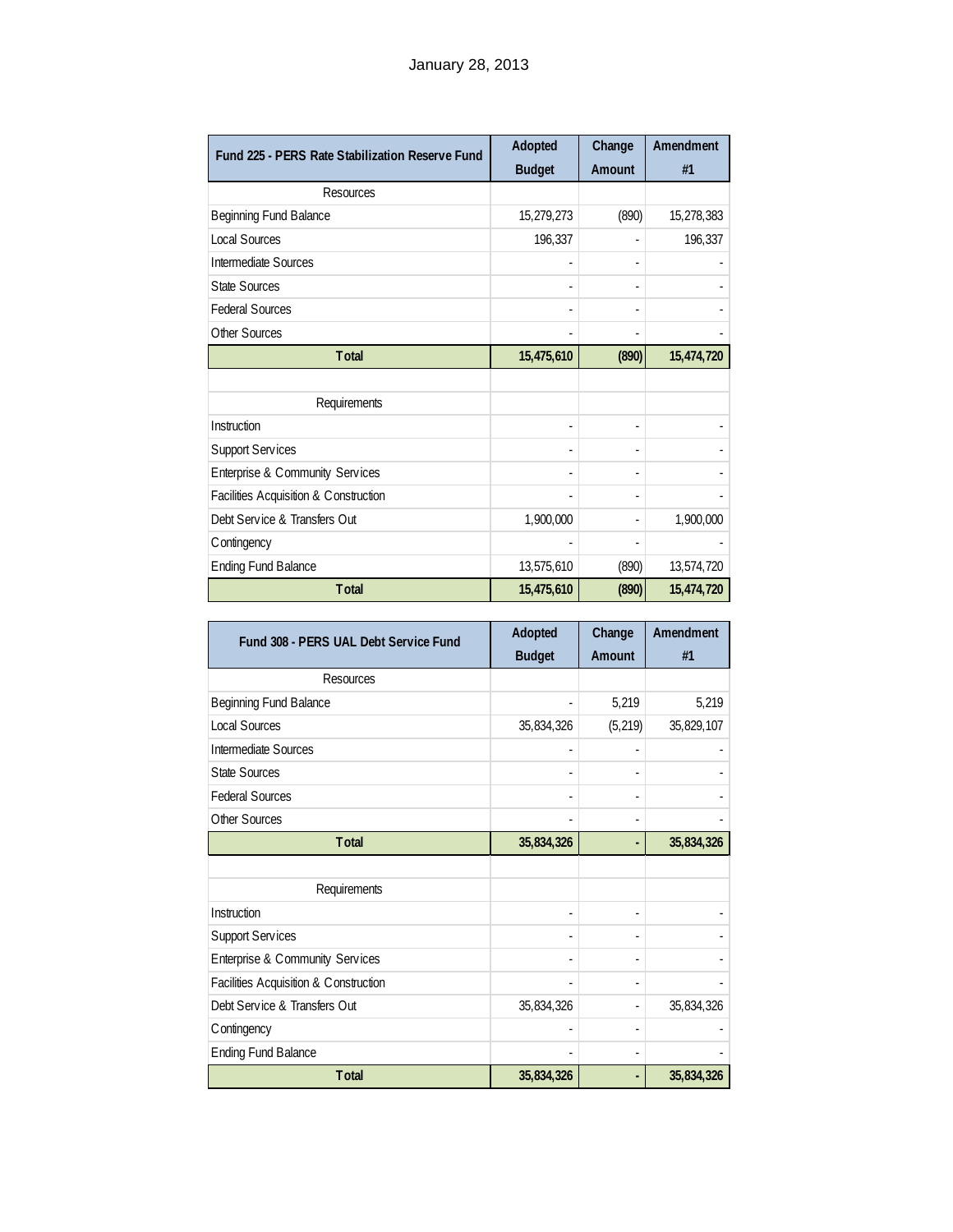| Fund 404 - Construction Excise Fund   | Adopted       | Change  | Amendment |
|---------------------------------------|---------------|---------|-----------|
|                                       | <b>Budget</b> | Amount  | #1        |
| Resources                             |               |         |           |
| Beginning Fund Balance                | 5,498,172     | 516,450 | 6,014,622 |
| Local Sources                         | 1,601,000     |         | 1,601,000 |
| Intermediate Sources                  |               |         |           |
| <b>State Sources</b>                  |               |         |           |
| <b>Federal Sources</b>                |               |         |           |
| Other Sources                         |               |         |           |
| <b>Total</b>                          | 7,099,172     | 516,450 | 7,615,622 |
|                                       |               |         |           |
| Requirements                          |               |         |           |
| Instruction                           |               |         |           |
| <b>Support Services</b>               |               |         |           |
| Enterprise & Community Services       |               |         |           |
| Facilities Acquisition & Construction | 6,867,952     | 516,450 | 7,384,402 |
| Debt Service & Transfers Out          | 231,220       |         | 231,220   |
| Contingency                           |               |         |           |
| <b>Ending Fund Balance</b>            |               |         |           |
| <b>Total</b>                          | 7,099,172     | 516,450 | 7,615,622 |
|                                       |               |         |           |
|                                       | Adopted       | Change  | Amendment |
| Fund 405 - School Modernization Fund  | <b>Budget</b> | Amount  | #1        |
| Resources                             |               |         |           |
| Beginning Fund Balance                | 3,289,063     | 296,331 | 3,585,394 |
| Local Sources                         | 10,000        |         | 10,000    |
| Intermediate Sources                  |               |         |           |
| <b>State Sources</b>                  |               |         |           |
| <b>Federal Sources</b>                |               |         |           |
| Other Sources                         |               |         |           |
| Total                                 | 3,299,063     | 296,331 | 3,595,394 |
|                                       |               |         |           |
| Requirements                          |               |         |           |
| Instruction                           |               |         |           |
| <b>Support Services</b>               |               |         |           |
| Enterprise & Community Services       |               |         |           |
| Facilities Acquisition & Construction | 2,799,063     | 296,331 | 3,095,394 |
| Debt Service & Transfers Out          |               |         |           |
| Contingency                           | 500,000       |         | 500,000   |
| <b>Ending Fund Balance</b>            |               |         |           |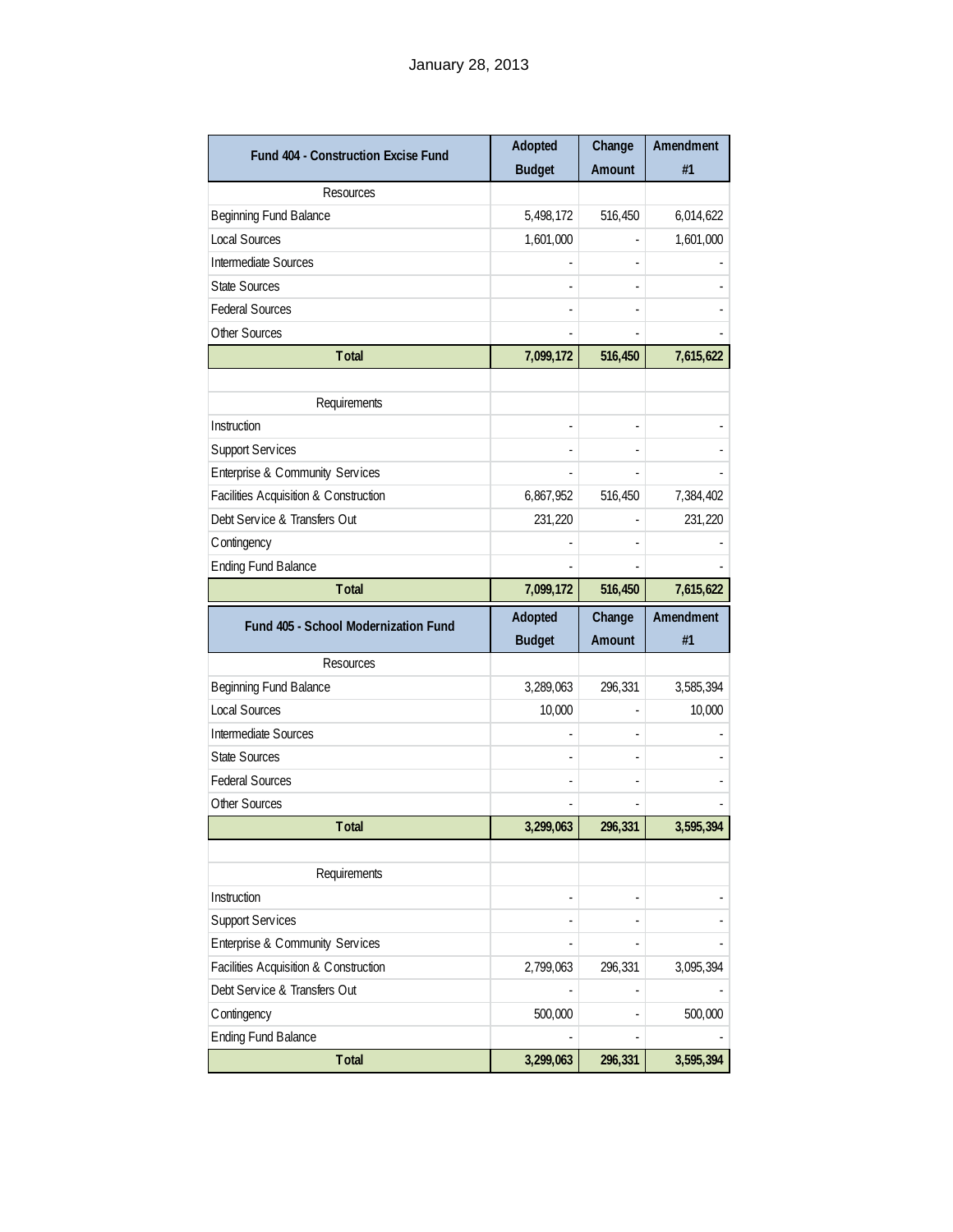| Fund 407 - IT Systems Project Fund    | Adopted       | Change     | Amendment |
|---------------------------------------|---------------|------------|-----------|
|                                       | <b>Budget</b> | Amount     | #1        |
| Resources                             |               |            |           |
| <b>Beginning Fund Balance</b>         | 1,812,702     | (192,086)  | 1,620,616 |
| <b>Local Sources</b>                  | 1,008         | (108)      | 900       |
| Intermediate Sources                  |               |            |           |
| <b>State Sources</b>                  |               |            |           |
| <b>Federal Sources</b>                |               |            |           |
| Other Sources                         |               |            |           |
| <b>Total</b>                          | 1,813,710     | (192, 194) | 1,621,516 |
|                                       |               |            |           |
| Requirements                          |               |            |           |
| Instruction                           |               |            |           |
| <b>Support Services</b>               | 1,654,300     | (243, 077) | 1,411,223 |
| Enterprise & Community Services       |               |            |           |
| Facilities Acquisition & Construction |               |            |           |
| Debt Service & Transfers Out          |               |            |           |
| Contingency                           | 159,410       | 50,883     | 210,293   |
| <b>Ending Fund Balance</b>            |               |            |           |
| <b>Total</b>                          | 1,813,710     | (192, 194) | 1,621,516 |
|                                       |               |            |           |
| Fund 420 - Full Faith and Credit Fund | Adopted       | Change     | Amendment |
|                                       | <b>Budget</b> | Amount     | #1        |
| Resources                             |               |            |           |
| Beginning Fund Balance                | 4,450,251     | 81,760     | 4,532,011 |
| <b>Local Sources</b>                  | 19,000        |            | 19,000    |
| Intermediate Sources                  |               |            |           |
| <b>State Sources</b>                  |               |            |           |
| <b>Federal Sources</b>                |               |            |           |
| Other Sources                         |               |            |           |
| Total                                 | 4,469,251     | 81,760     | 4,551,011 |
|                                       |               |            |           |
| Requirements                          |               |            |           |
| Instruction                           |               | L,         |           |
| Support Services                      |               |            |           |
| Enterprise & Community Services       |               |            |           |
| Facilities Acquisition & Construction | 4,469,251     | 81,760     | 4,551,011 |
| Debt Service & Transfers Out          |               |            |           |
| Contingency                           |               |            |           |
| <b>Ending Fund Balance</b><br>Total   | 4,469,251     | 81,760     | 4,551,011 |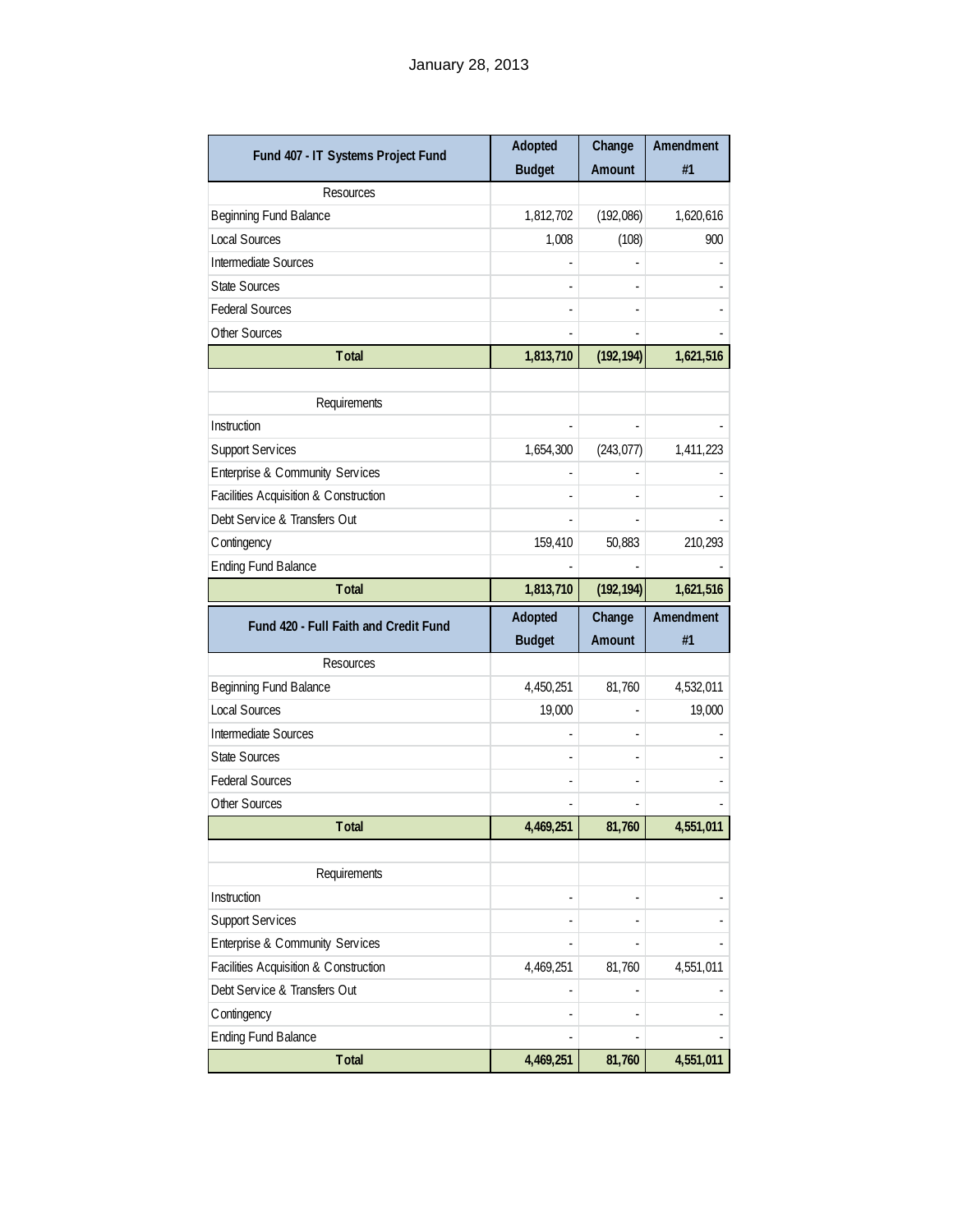| Fund 435 - Energy Efficient Schools Fund   | Adopted       | Change     | Amendment  |
|--------------------------------------------|---------------|------------|------------|
|                                            | <b>Budget</b> | Amount     | #1         |
| Resources                                  |               |            |            |
| Beginning Fund Balance                     | 1,863,478     | (657, 251) | 1,206,227  |
| <b>Local Sources</b>                       | 853,839       |            | 853,839    |
| Intermediate Sources                       |               |            |            |
| <b>State Sources</b>                       |               |            |            |
| <b>Federal Sources</b>                     |               |            |            |
| Other Sources                              |               |            |            |
| <b>Total</b>                               | 2,717,317     | (657, 251) | 2,060,066  |
|                                            |               |            |            |
| Requirements                               |               |            |            |
| Instruction                                |               |            |            |
| <b>Support Services</b>                    |               |            |            |
| Enterprise & Community Services            |               |            |            |
| Facilities Acquisition & Construction      | 2,717,317     | (657, 251) | 2,060,066  |
| Debt Service & Transfers Out               |               |            |            |
| Contingency                                |               |            |            |
| <b>Ending Fund Balance</b>                 |               |            |            |
| <b>Total</b>                               | 2,717,317     | (657, 251) | 2,060,066  |
|                                            |               |            |            |
|                                            | Adopted       | Change     | Amendment  |
| Fund 438 - Facilities Capital Project Fund | <b>Budget</b> | Amount     | #1         |
| Resources                                  |               |            |            |
| Beginning Fund Balance                     |               | 832,251    | 832,251    |
| Local Sources                              |               |            |            |
| Intermediate Sources                       |               |            |            |
| <b>State Sources</b>                       |               | 500,000    | 500,000    |
| <b>Federal Sources</b>                     |               |            |            |
| Other Sources                              | 18,362,947    | 399,678    | 18,762,625 |
| Total                                      | 18, 362, 947  | 1,731,929  | 20,094,876 |
|                                            |               |            |            |
| Requirements                               |               |            |            |
| Instruction                                |               |            |            |
| <b>Support Services</b>                    |               |            |            |
| Enterprise & Community Services            |               |            |            |
| Facilities Acquisition & Construction      | 18,362,947    | 1,731,929  | 20,094,876 |
| Debt Service & Transfers Out               |               |            |            |
| Contingency                                |               |            |            |
| <b>Ending Fund Balance</b>                 |               | 1,731,929  |            |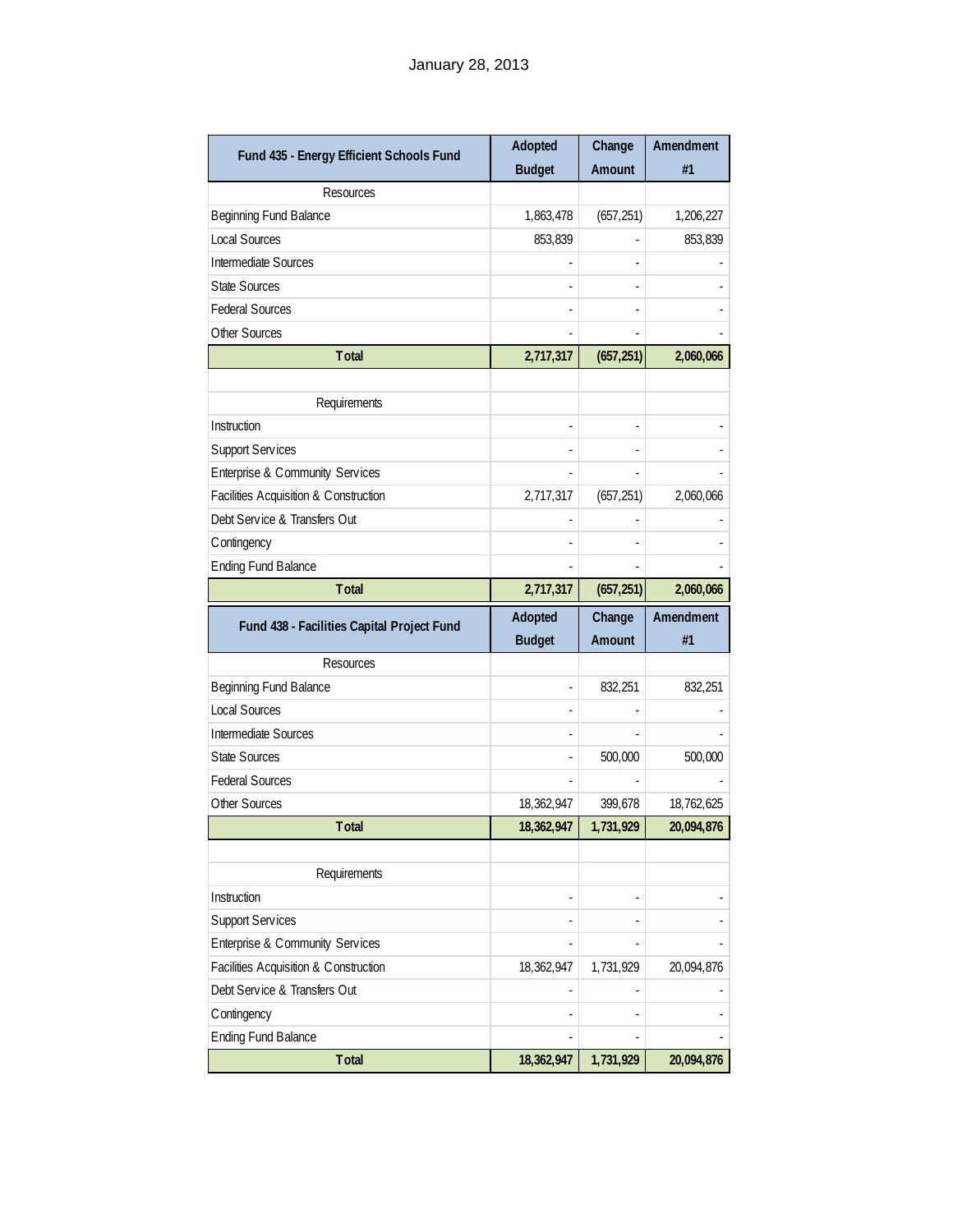| Fund 480 - Recovery Fund                                                                                            | Adopted<br><b>Budget</b> | Change<br>Amount | Amendment<br>#1 |
|---------------------------------------------------------------------------------------------------------------------|--------------------------|------------------|-----------------|
| <b>Resources</b>                                                                                                    |                          |                  |                 |
| <b>Beginning Fund Balance</b>                                                                                       | 1,426,644                | 166,386          | 1,593,030       |
| <b>Local Sources</b>                                                                                                | 1,532,766                |                  | 1,532,766       |
| Intermediate Sources                                                                                                |                          |                  |                 |
| <b>State Sources</b>                                                                                                |                          |                  |                 |
| <b>Federal Sources</b>                                                                                              |                          |                  |                 |
| Other Sources                                                                                                       |                          |                  |                 |
| Total                                                                                                               | 2,959,410                | 166,386          | 3, 125, 796     |
|                                                                                                                     |                          |                  |                 |
| Requirements                                                                                                        |                          |                  |                 |
| Instruction                                                                                                         |                          |                  |                 |
| Support Services                                                                                                    |                          |                  |                 |
| Enterprise & Community Services                                                                                     |                          |                  |                 |
| Facilities Acquisition & Construction                                                                               | 2,959,410                | 166,386          | 3, 125, 796     |
| Debt Service & Transfers Out                                                                                        |                          |                  |                 |
| C ontingency                                                                                                        |                          |                  |                 |
| <b>Ending Fund Balance</b>                                                                                          |                          |                  |                 |
| <b>Total</b>                                                                                                        | 2,959,410                | 166,386          | 3, 125, 796     |
| Fund 601 - Self Insurance Fund                                                                                      | Adopted                  | Change           | Amendment       |
|                                                                                                                     | <b>Budget</b>            | Amount           | #1              |
| <b>Resources</b>                                                                                                    |                          |                  |                 |
| Beginning Fund Balance                                                                                              | 3,830,346                | (1,030,088)      | 2,800,258       |
| <b>Local Sources</b>                                                                                                | 2,803,154                |                  | 2,803,154       |
| Intermediate Sources                                                                                                |                          |                  |                 |
| <b>State Sources</b>                                                                                                | 262,500                  |                  | 262,500         |
| <b>Federal Sources</b>                                                                                              |                          |                  |                 |
| Other Sources                                                                                                       |                          |                  |                 |
| <b>Total</b>                                                                                                        | 6,896,000                | (1,030,088)      | 5,865,912       |
|                                                                                                                     |                          |                  |                 |
| Requirements                                                                                                        |                          |                  |                 |
| Instruction                                                                                                         |                          |                  |                 |
| Support Services                                                                                                    | 3,176,937                | 10               | 3,176,947       |
|                                                                                                                     |                          |                  |                 |
| Enterprise & Community Services                                                                                     |                          |                  |                 |
|                                                                                                                     |                          |                  |                 |
|                                                                                                                     |                          |                  |                 |
|                                                                                                                     | 3,719,063                | (1,030,098)      | 2,688,965       |
| Facilities Acquisition & Construction<br>Debt Service & Transfers Out<br>C ontingency<br><b>Ending Fund Balance</b> |                          |                  |                 |